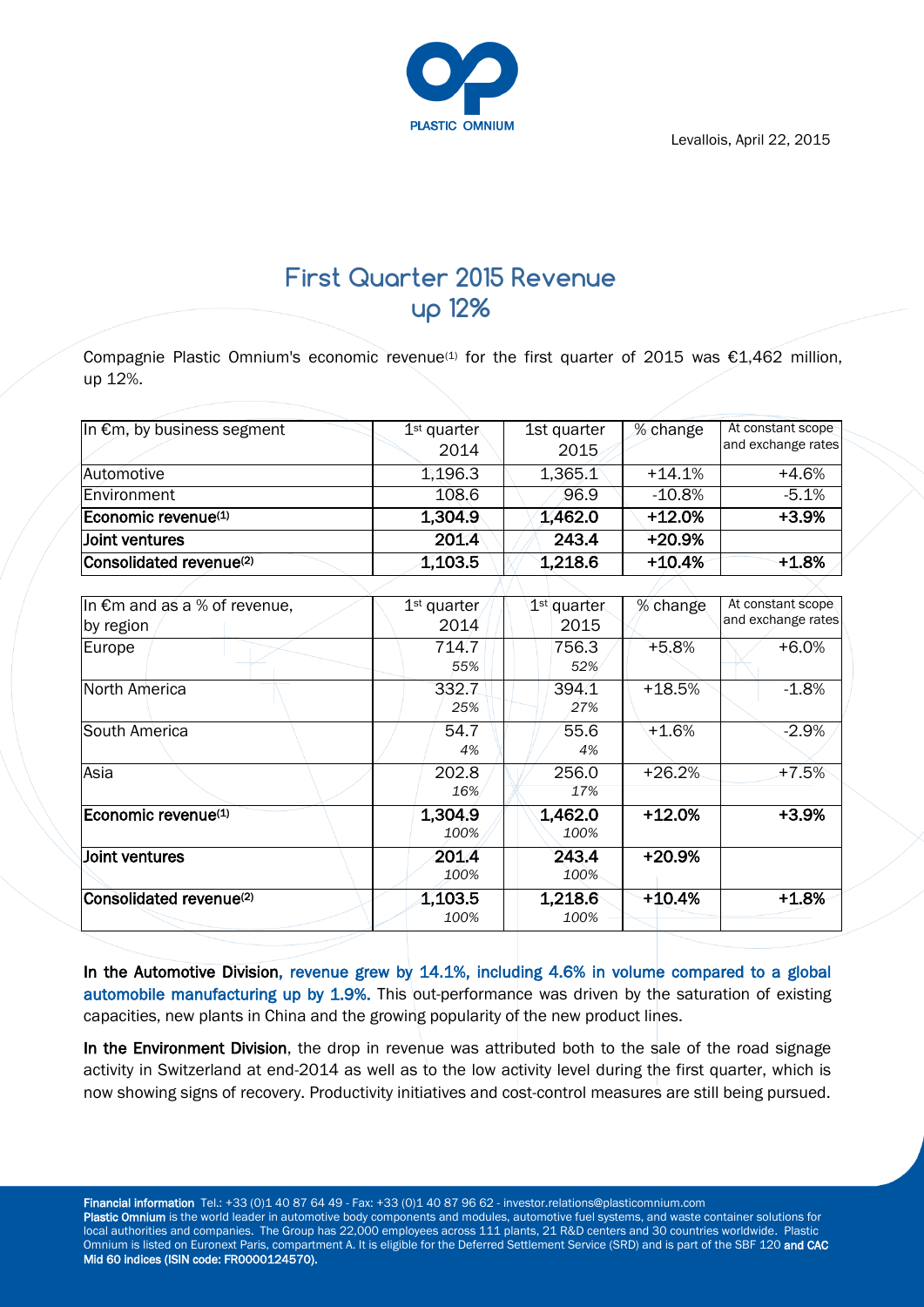## By region, revenue growth was as follows:

In Europe, automotive business was strong particularly in France, England and Poland. The new product lines proved to be successful with composite tailgates delivered in France and in England and the ramp up of the NO<sub>x</sub>-reduction SCR systems. In March 2015, Plastic Omnium was honored at the JEC Composites show for two innovations in composite structural parts. Construction for the plant in Warrington (England) has begun and the plant will be commissioned in 2016 to supply bumpers to the Jaguar Land Rover group.

In Asia, growth remained steady both in China and outside of China (South Korea, Japan and India). In 2014, four plants were commissioned in China and another plant in Wuhan in early 2015 to supply bumpers to SGM. Production at the Changsha plant (bumpers) and Beijing plant (front-end modules) will begin in 2015. New light-weight products (tailgates) and lower emissions products (TSBM) have also begun to break into the Chinese market. In Japan, the Group received the "Superior Quality Performance" Award from Toyota and launched the production of the first SCR systems for this carmaker.

In North America, Plastic Omnium will benefit from the Chattanooga plant (Tennessee, USA), manufacturing of bumpers for Volkswagen to begin this summer, as well as from the Fairfax plant (Kansas, USA), delivering fuel systems to General Motors at year-end.

In South America, Plastic Omnium held up well in a market that shrunk by 18% and its operations remained profitable.

Worldwide automobile manufacturing is expected to increase by 2% over full year 2015. Within this context, the Group confirms that its H1 and full-year 2015 performances will continue to improve.

The Group is reaffirming its goal of growing twice as fast as the automotive market over 2014- 2018 to attain economic revenue of €7 billion in 2018. This out-performance will be bolstered by the increased market share in bumpers and fuel systems as well as by the development of innovative products (tailgates, light-weight parts,  $NO<sub>x</sub>$ -reduction SCR systems). The high new order intake in early 2015 has already confirmed such goal: bumpers for General Motors in Mexico which will be manufactured at a new plant in 2017; fuel systems for a global platform at Mercedes; NO<sub>x</sub>-reduction SCR systems for Renault and Nissan and hybrid fuel tanks for Volvo.

The H1 2015 financial results will be published on July 23, 2015. As from this date, the Group will use the IFRS consolidated financial statements for its financial reporting. It will continue to break down its revenue on an economic basis reflecting its market share by region and by customer. The share of net profit of companies accounted for by the equity method will be presented at the operating margin level as recommended by the *Autorité des Marchés financiers* (AMF).